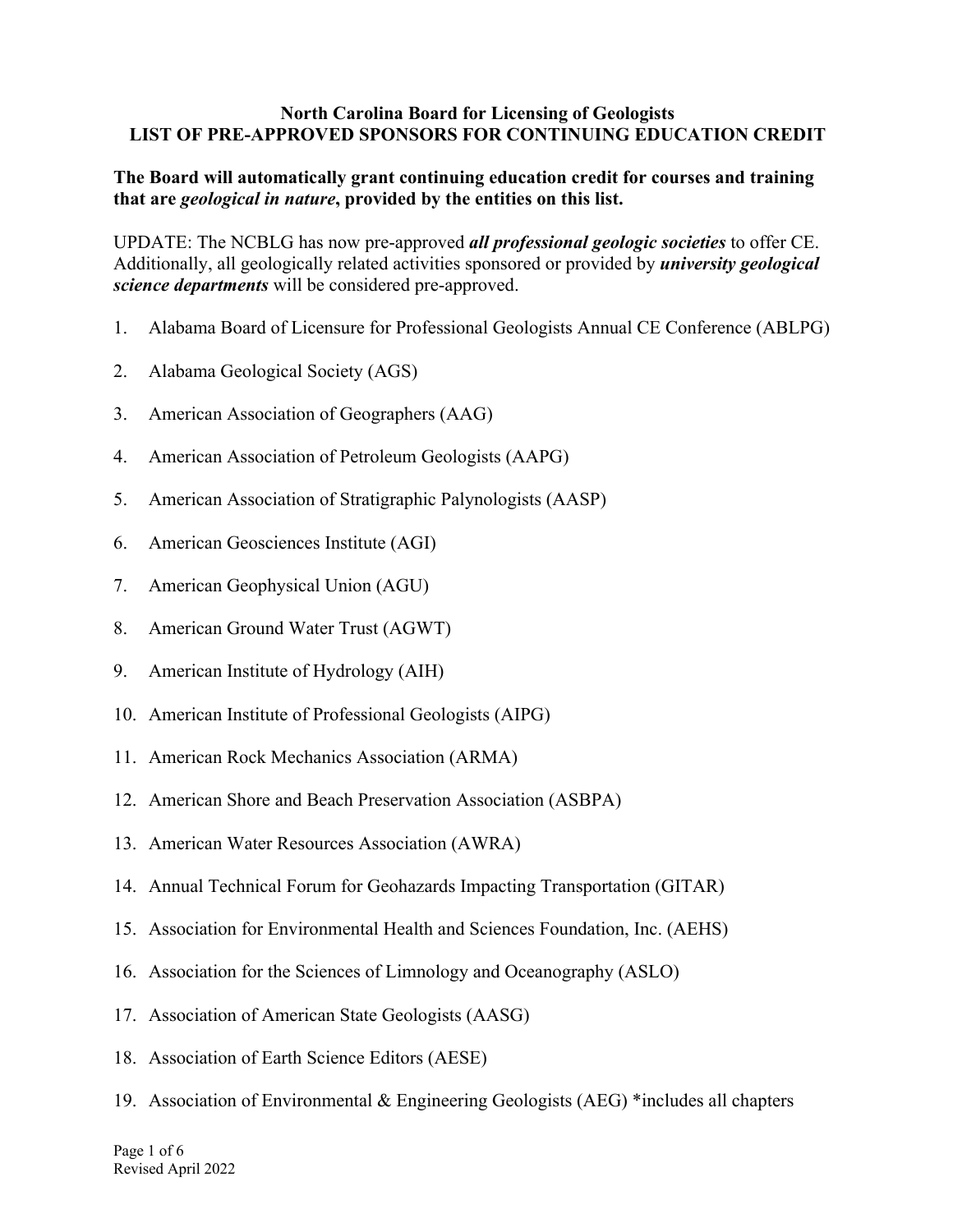- 20. Association of Ground Water Scientists & Engineers (AGWSE)
- 21. Assn. of State and Territorial Solid Waste Mgmt. Officials (ASTSWMO)
- 22. Association of State Dam Safety Officials (ASDSO)
- 23. Association of State Floodplain Managers (ASFPM)
- 24. Association of Women Geoscientists (AWG)
- 25. Atlanta Geological Society (ATLGS)
- 26. Battelle Conferences (BATTELLE)
- 27. BNP Media RemTEC Summit and Emerging Contaminants Summit (BNP)
- 28. Carolina Geological Society (CGS)
- 29. Central New York Association of Professional Geologists (CNYAPG)
- 30. Clay Mineral Society (CMS)
- 31. Clemson Hydrological Symposium (CHS)
- 32. Colorado Groundwater Association (CGWA)
- 33. Council on Undergraduate Research-Geosciences Div. (CUR)
- 34. ECU Certificate in Hydrogeology and Environmental Geology (ECUH)
- 35. ECU Dept. of Geological Sciences Seminar Series (ECU)
- 36. Edumine (EDM)
- 37. Environmental and Engineering Geophysical Society (EEGS)
- 38. EnviroTrac (ET)
- 39. EnviroWorkshops (ENVW)
- 40. EOS Remediation (EOS)
- 41. Field Conference of Pennsylvania Geologists (FCPG)
- 42. Florida Association of Environmental Professionals Annual Conference (FAEP)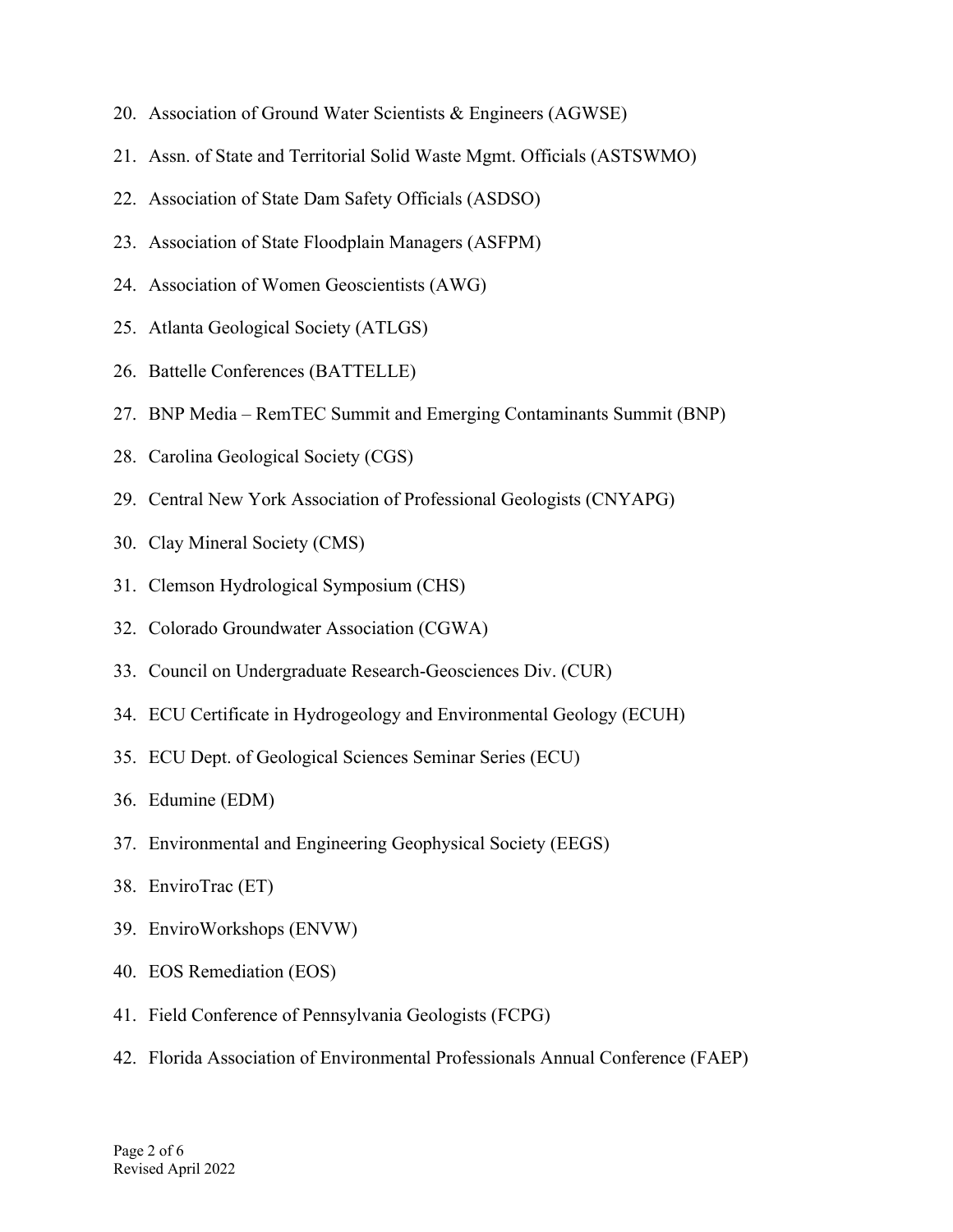- 43. Florida Environmental Network, Inc. (FEN)
- 44. Focused Remediation Seminars (FRS)
- 45. Friends of Mineralogy (FOM)
- 46. Geochemical Society (GS)
- 47. Geo-Institute of the American Society of Civil Engineers (GI)
- 48. Geological Association of Canada (GAC)
- 49. Geological Association of New Jersey (GANJ)
- 50. Geological Society of America (GSA)
- 51. Geological Society of New Hampshire (GSNH)
- 52. Geological Society of London (GSL)
- 53. Geological Society of Washington (GSW)
- 54. Geologists of Jackson Hole (GJH)
- 55. Georgia Geological Society (GGS)
- 56. Georgia Water Resources Institute (GWRI)
- 57. Geoscience Information Society (GIS)
- 58. Geotechnical, Geophysical and Geoenvironmental Engineering Technology (Geo ${}^{3}T^{2}$ )
- 59. Goldschmidt Geochemistry Conference (GGC)
- 60. Gordon Research Conferences (GRC)
- 61. Groundwater Management Associates, Inc. (GMA)
- 62. Ground Water Professionals of North Carolina (GWPNC)
- 63. Harrisburg Area Geological Society (HAGS)
- 64. Highway Geology Symposium (HGS)
- 65. Houston Geological Society (HGS)
- 66. International Medical Geology Association (IMGA)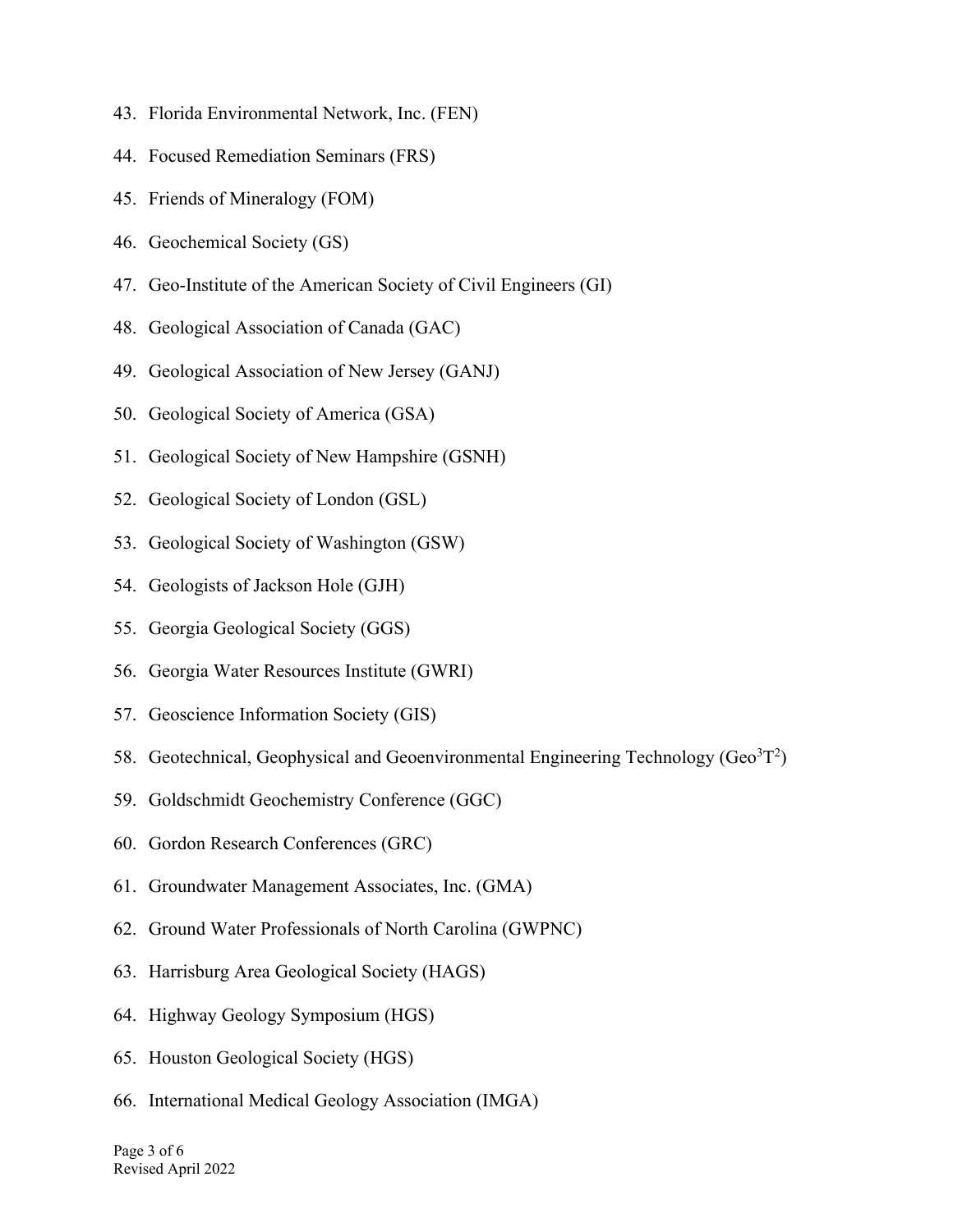- 67. International Association of Hydrogeologists/US National Chapter (IAH)
- 68. Interstate Technology & Regulatory Council (ITRC)
- 69. Karst Waters Institute (KWI)
- 70. Lunar and Planetary Institute (LPI)
- 71. Midwest Geosciences Group (MGG)
- 72. Mineralogical Society of America (MSA)
- 73. Mineralogical Association of Canada (MAC)
- 74. MGP Consortium (MGP)
- 75. National Association of Black Geologists and Geophysicists (NABGG)
- 76. National Association of Geoscience Teachers (NAGT)
- 77. National Association of State Boards of Geology (ASBOG)
- 78. National Cave and Karst Research Institute (NCKRI)
- 79. National Earth Science Teachers Association (NESTA)
- 80. National Environmental Trainers (NEW)
- 81. National Ground Water Association (NGWA)
- 82. National Speleological Society (NSS)
- 83. NAVFAC Remediation Innovative Technology Seminar (RITS)
- 84. New Hampshire Geological Survey (NHGS)
- 85. North American Commission on Stratigraphic Nomenclature (NACSN)
- 86. N.C. Department of Environmental Quality (NC DEQ)
- 87. N.C. Department of Health and Human Services (NC DHHS)
- 88. N.C. Department of Natural and Cultural Resources (NC DNCR)
- 89. N.C. Department of Transportation (NC DOT)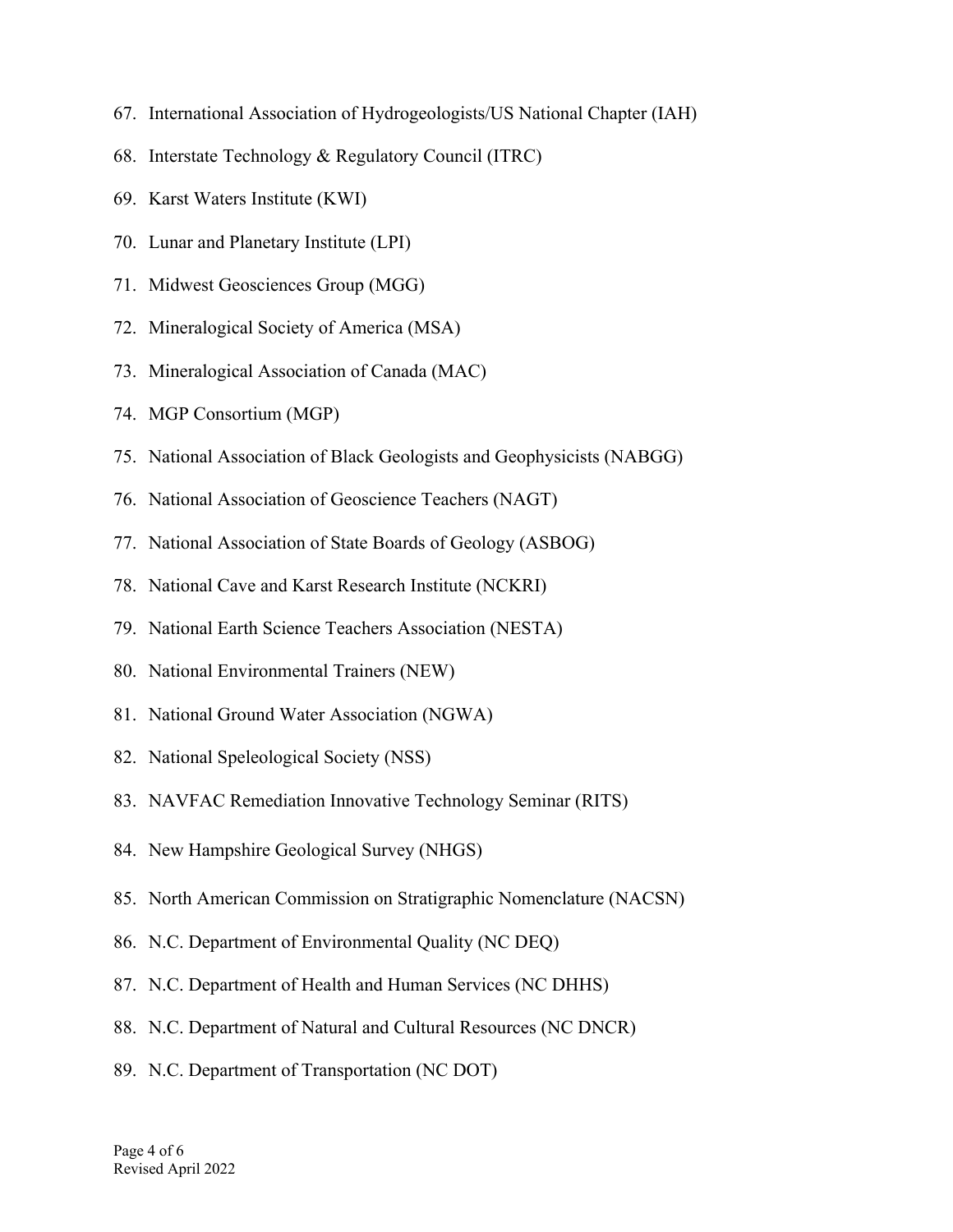- 90. N.C. Department of Agriculture and Consumer Services (NC DACS)
- 91. North Carolina Association of Floodplain Managers (NCAFPM)
- 92. North Carolina Beach, Inlet & Waterway Association (NCBIWA)
- 93. North Carolina Sea Grant (NCSG)
- 94. North Carolina Water Resources Association (NCWRA)
- 95. TrainEx
- 96. Paleobotanical Section of the Botanical Society of America (PSBSA)
- 97. Paleontological Research Institution (PRI)
- 98. Paleontological Society (PS)
- 99. Palynological Society (AASP)
- 100.Pennsylvania Council of Professional Geologists (PCPG)
- 101.Pennsylvania Ground Water Association (PGWA)
- 102.Pittsburgh Geological Society (PGS)
- 103.Princeton Groundwater, Inc. (PGI)
- 104.Rochester Mineralogical Symposium (RMS)
- 105.S&ME, Inc. (SME) *(available to S&ME employees only)*
- 106.Seismological Society of America (SSA)
- 107.Society of Economic Geologists (SEG)
- 108.Society of Exploration Geophysicists (SEG)
- 109.Society of Independent Professional Earth Scientists (SIPES)
- 110.Society for Mining, Metallurgy, and Exploration, Inc. (SME)
- 111.Society for Organic Petrology (TSOP)
- 112.Society for Sedimentary Geology (SEPM)

Page 5 of 6 Revised April 2022